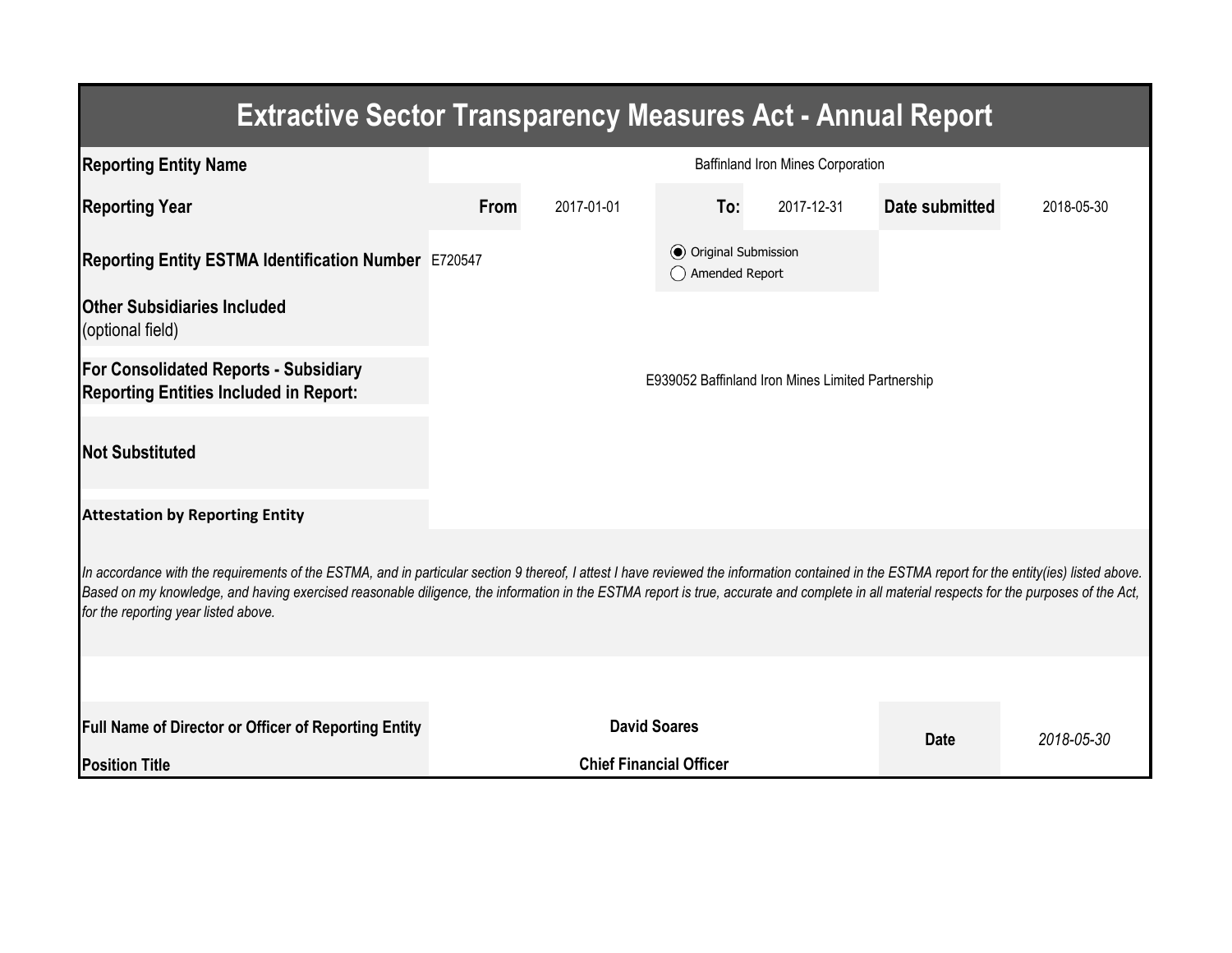

| <b>Extractive Sector Transparency Measures Act - Annual Report</b> |                                                   |                                                                                 |              |                  |             |                                          |                |                  |                                           |                                      |  |
|--------------------------------------------------------------------|---------------------------------------------------|---------------------------------------------------------------------------------|--------------|------------------|-------------|------------------------------------------|----------------|------------------|-------------------------------------------|--------------------------------------|--|
| <b>Reporting Year</b>                                              | From:                                             | 2017-01-01                                                                      | To:          | 2017-12-31       |             |                                          |                |                  |                                           |                                      |  |
| <b>Reporting Entity Name</b>                                       | <b>Baffinland Iron Mines Corporation</b>          |                                                                                 |              |                  |             | <b>Currency of the</b><br><b>Report</b>  | CAD            |                  |                                           |                                      |  |
| <b>Reporting Entity ESTMA</b><br><b>Identification Number</b>      |                                                   |                                                                                 |              |                  |             |                                          |                |                  |                                           |                                      |  |
| <b>Subsidiary Reporting</b><br><b>Entities (if necessary)</b>      | E939052 Baffinland Iron Mines Limited Partnership |                                                                                 |              |                  |             |                                          |                |                  |                                           |                                      |  |
| <b>Payments by Payee</b>                                           |                                                   |                                                                                 |              |                  |             |                                          |                |                  |                                           |                                      |  |
| <b>Country</b>                                                     | Payee Name <sup>1</sup>                           | Departments, Agency, etc<br>within Payee that Received<br>Payments <sup>2</sup> | <b>Taxes</b> | <b>Royalties</b> | <b>Fees</b> | <b>Production</b><br><b>Entitlements</b> | <b>Bonuses</b> | <b>Dividends</b> | Infrastructure<br>Improvement<br>Payments | <b>Total Amount</b><br>paid to Payee |  |
| Canada                                                             | Government of Canada                              |                                                                                 |              |                  | 160,000     |                                          |                |                  | 2,490,000                                 | 2,650,000                            |  |
| Canada -Nunavut                                                    | Qikiqtani Inuit Association                       |                                                                                 |              | 10,360,000       | 2,190,000   |                                          |                |                  | 10,270,000                                | 22,820,000                           |  |
|                                                                    |                                                   |                                                                                 |              |                  |             |                                          |                |                  |                                           |                                      |  |
|                                                                    |                                                   |                                                                                 |              |                  |             |                                          |                |                  |                                           |                                      |  |
|                                                                    |                                                   |                                                                                 |              |                  |             |                                          |                |                  |                                           |                                      |  |
|                                                                    |                                                   |                                                                                 |              |                  |             |                                          |                |                  |                                           |                                      |  |
|                                                                    |                                                   |                                                                                 |              |                  |             |                                          |                |                  |                                           |                                      |  |
|                                                                    |                                                   |                                                                                 |              |                  |             |                                          |                |                  |                                           |                                      |  |
|                                                                    |                                                   |                                                                                 |              |                  |             |                                          |                |                  |                                           |                                      |  |
|                                                                    |                                                   |                                                                                 |              |                  |             |                                          |                |                  |                                           |                                      |  |
|                                                                    |                                                   |                                                                                 |              |                  |             |                                          |                |                  |                                           |                                      |  |
|                                                                    |                                                   |                                                                                 |              |                  |             |                                          |                |                  |                                           |                                      |  |
|                                                                    |                                                   |                                                                                 |              |                  |             |                                          |                |                  |                                           |                                      |  |
|                                                                    |                                                   |                                                                                 |              |                  |             |                                          |                |                  |                                           |                                      |  |
|                                                                    |                                                   |                                                                                 |              |                  |             |                                          |                |                  |                                           |                                      |  |
|                                                                    |                                                   | $\sim$                                                                          | $\sim$       | 10,360,000       | 2,350,000   |                                          |                | $\sim$           | 12,760,000                                | 25,470,000                           |  |
| <b>Additional Notes:</b>                                           |                                                   |                                                                                 |              |                  |             |                                          |                |                  |                                           |                                      |  |

 $1$  Enter the proper name of the Payee receiving the money (i.e. the municipality of x, the province of y, national government of z).

<sup>2</sup> Optional field.

<sup>3</sup> When payments are made in-kind, the notes field must highlight which payment includes in-kind contributions and the method for calculating the value of the payment.

<sup>4</sup> Any payments made in currencies other than the report currency must be identified. The Reporting Entity may use the Additional notes row or the Notes column to identify any payments that are converted, along with the e